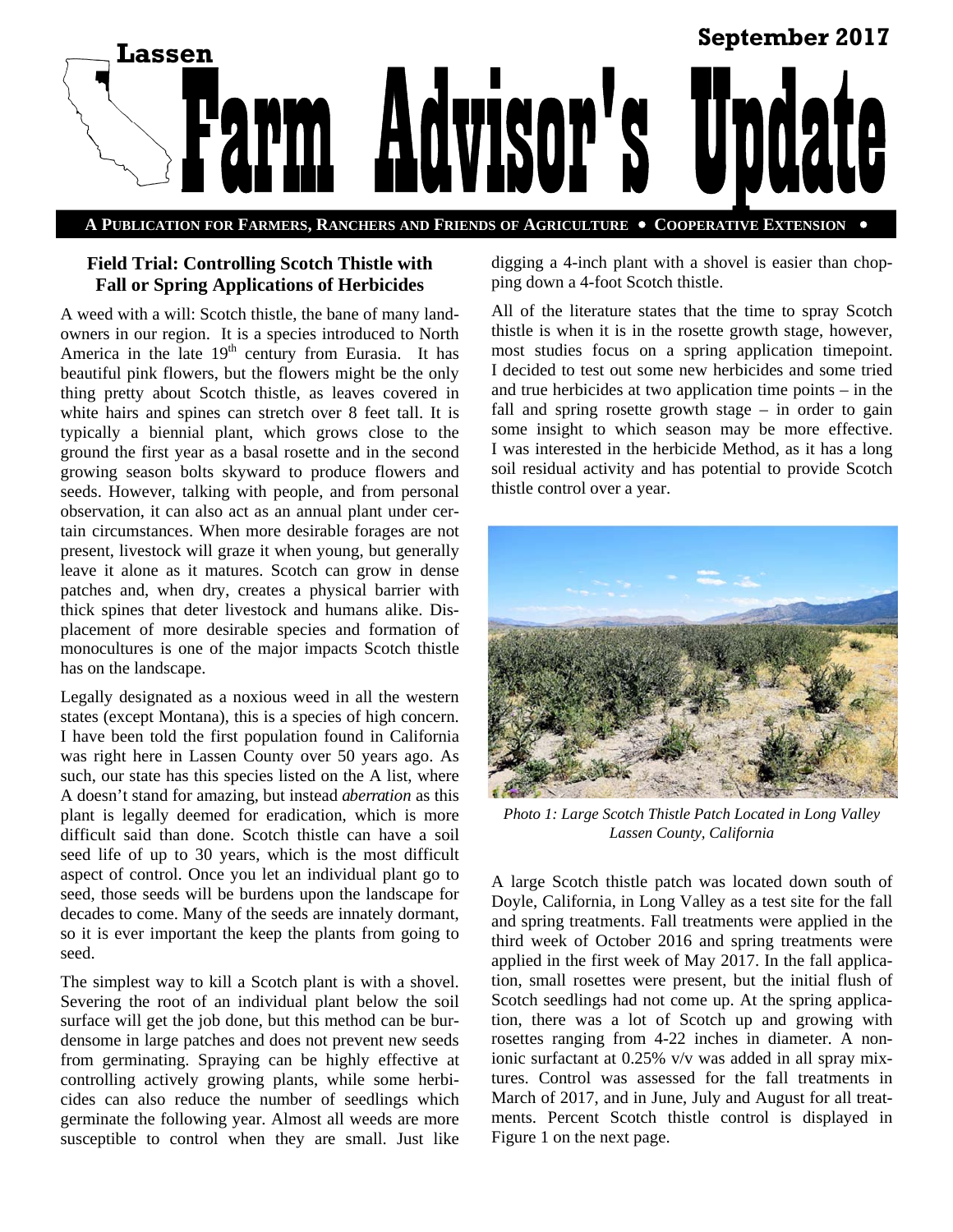

*Figure 1: Treatments applied in the fall of 2016 and spring of 2017. Percent control ratings taken in March, June, July and August of 2017. Plots will continue to be monitored through the 2018 growing season.* 

Generally, Scotch thistle control was good with fall applications where only Telar+2,4-D and Dicambia+2,4-D offered less than 80 percent control by 2017. The 8, 12, and 16 oz. rates of Method offered good control, where Method+Esplanade and GrazonNext were the top two treatments. Most spring applications also offered good control. At the June assessment, some plants treated in the spring hadn't burned back completely, where by July most burndown had occurred. Interestingly, at the August assessment, generally there appeared to be individual Scotch thistle plants growing in the spring treatments which were not noticeable during the July assessment. By August, it was clear that no spring treatment offered 100 percent control, however, all treatments which contained Method offered at least 90 percent control.

Treatments that offered good Scotch thistle control were often dominated by the annual grasses cheatgrass and foxtails. With non-desirable vegetation removed, bare ground was present within some of the plots. Results displaying bare ground and remaining species composition will be available in the complete research report later this year.

Preliminary results from this study site indicate a fall application time can be just as effective as a spring application. However, control for an individual growing season is nothing to get excited about. Stay tuned as long-term control data will be collected in the coming years, and hopefully multi-year control of Scotch thistle can be achieved for multiple years with a single application.

\*Method and Esplanade do not currently have a label for grazing.

\*Any product mentioned is not an endorsement by the University of that product over any other products which could be selected.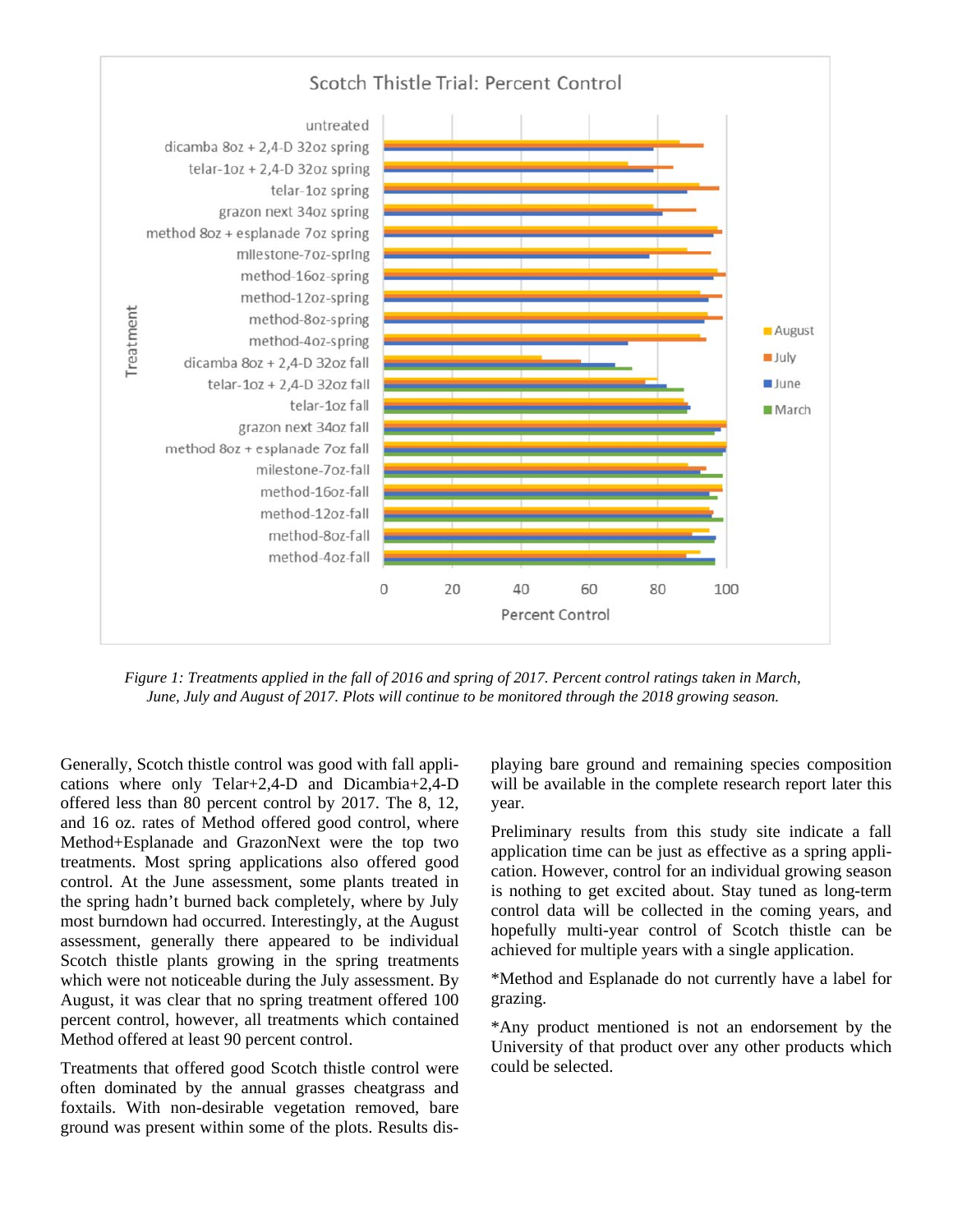

*Photo 2: Picture taken in July 2017. Untreated Scotch thistle plot to the right of photo, spring treatment of GrazonNext with dying Scotch thistle on the left.* 



*Photo 3: Untreated Scotch thistle plot in August of 2017 surrounded by successful herbicide treatments. Dominate vegetation in the treated plots consisted of the winter annual grass species cheatgrass and foxtail.* 

#### **Myrtle Spurge**

I want to bring to your attention a weed which has just started to gain a foothold here in our county. The common name of the weed is myrtle spurge, or if you prefer your plant name using the dead language, *Euphorbia Myrsinites.* Earlier this year a resident of Stone's Landing noticed one of his neighbor's ornamental plants spreading out of the beds it was planted in. Pockets of the plants were strewn throughout the neighborhood, along roadsides, and even creeping into BLM sagebrush land. The weed specialist from the BLM Eagle Lake field office identified the plant as myrtle spurge, which is an A rated noxious weed in Colorado. He quickly contacted the Lassen County Ag Department, who sent one of their biologists up to take a sample. The sample was sent down to the California Department of Food and Agriculture, or CDFA, where the identification was confirmed. Indeed, myrtle spurge was growing. constant

Myrtle spurge is a low growing perennial plant with fleshy leaves. The vegetation is typically a greenish blue color with leaves in an alternate formation. Another common name for it is "donkey tail." The flowers are yellow, and it was in full bloom when I stopped by to check it out in the beginning of May. In all honesty, it is a beautiful drought tolerant plant, and it is a bummer it is invasive. In areas of Colorado and Utah, the plant has really taken off, forming monocultures crowding out desirable plants that support wildlife and feed livestock. It is a creeping perennial, which can spread by roots, or seed, and it can launch up to 15 feet when ripe. Be careful handling it, as the sap is milky white, and can cause contact dermatitis. Seriously, use gloves, and do not get the sap on exposed skin. Not everyone is sensitive, but I wouldn't take the risk to find out!

Now is the time to act while the population is small, so it doesn't get a permanent foothold in Lassen County. Early detection rapid response is the way to handle weeds, before the population explodes! If you think you have seen this plant, we want to know about it! Even if it is in your garden, it could escape and threaten our rangelands and natural ecosystems.

Initially the CDFA listed myrtle spurge as a quarantine species, and currently they are considering listing it as an A list species. A list species are legally required to be eradicated from the state because of the potential economic and ecological harm imposed by this species. More information can be found from the CDFA's website at: http://blogs.cdfa.ca.gov/Section3162/?p=3849.

Fall and spring are good times to target myrtle spurge for control. As myrtle spurge is a creeping perennial weed, controlling the roots are important. Grubbing or digging can be effective to control myrtle spurge with persistent CONSTANT VIGILANCE. Multiple years of digging up the plants (getting at least 4 inches of the root below the soil) can reduce the population. It is important to dig them up before they set seed. As this species is deemed for eradication, chemical control is another option. Literature from other states indicate Glyphosate or 2,4-D\* or 2,4-D + Dicamba\* can be effective chemicals for control. Applications should be made in the fall for greatest effectiveness. Spring applications can also be effective. Regardless what control method is used, a single control effort will unlikely be successful. Multiple diggings or herbicide applications will be needed over multiple growing seasons to ensure eradication. These herbicides do not have soil residual activity, so scouting will be necessary to prevent new seedlings from becoming established each year.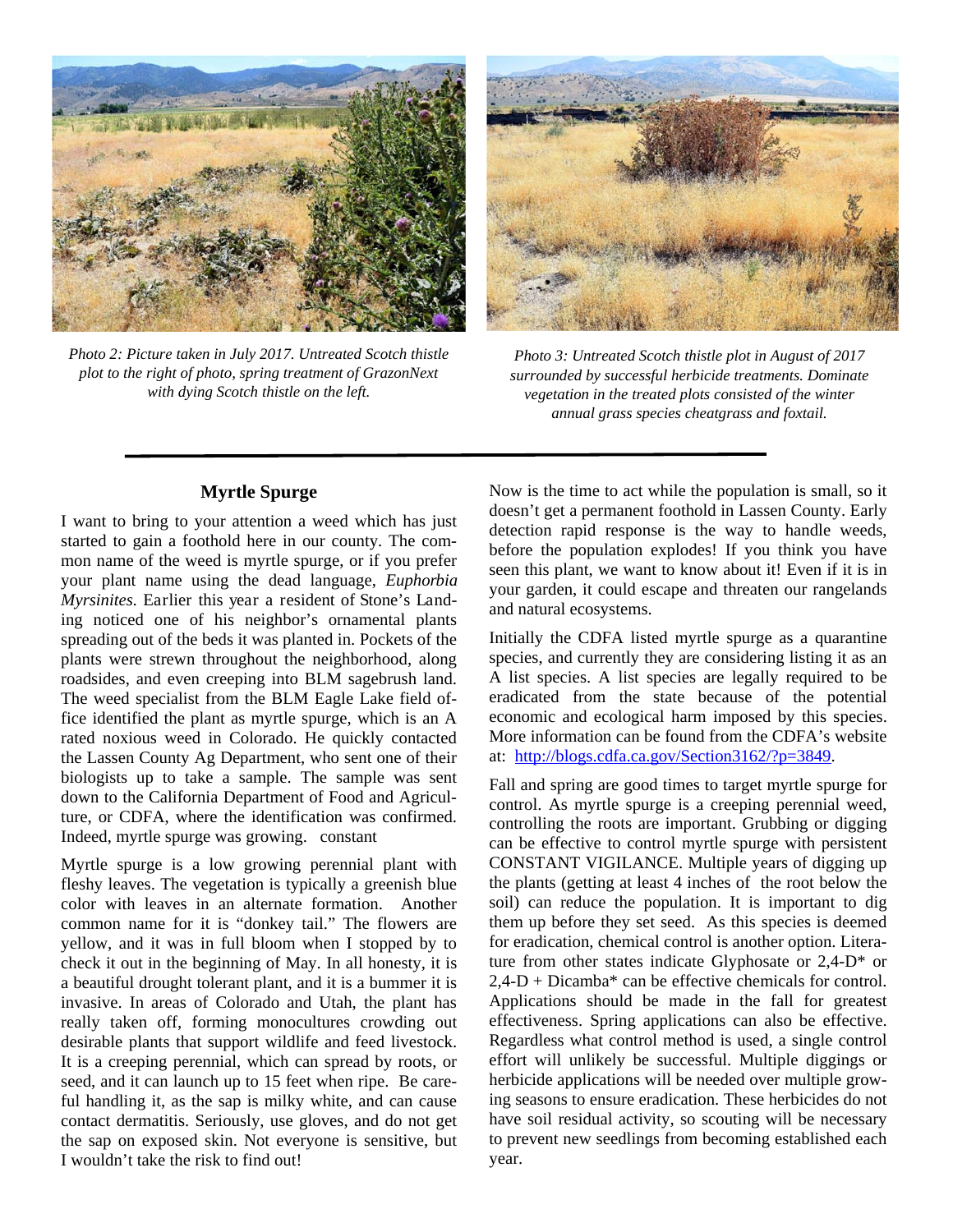

*Photo 4: Myrtle Spurge at Stone's Landing* 

If you have this plant and would like to report a location or get more information, please feel free to contact me at 251-2650. Help the county out, so we can get rid of myrtle spurge, before it spreads like whitetop or Scotch thistle.

\*2,4-D and Dicamba are restricted use pesticides in the state of California. Use of restricted material requires an applicators license and permit from the Agricultural Commissioner's Department. Always read and follow the entire label when using pesticides.

## **Low Lignin Alfalfa: Is It Right For You?**

Considering putting in a new stand of alfalfa? Choosing a variety can be difficult, and there are many factors to take into consideration: yield, dormancy, winter hardiness, pest resistance, seed cost, Roundup Ready, and stand persistence.

There are numerous articles regarding variety selection. One which I like is from the 2012 Alfalfa Symposium titled "Variety Selection - Choosing the Best for Your Field" which I encourage you to check out!

#### http://alfalfa.ucdavis.edu/+symposium/2012f/files/ talks/12CAS-4 Frate\_Variety%20Selection.pdf

Within the past few years an additional option has been laid on the table by the forage seed industry – low lignin alfalfa. Now you might be asking yourself a few questions, such as: "What is lignin, and why does it matter?" or "Why would I want to plant a low lignin variety?"

Well, I am going to shed a bit of light on these questions by picking pieces out of a couple of presentations given at the Alfalfa Symposium this past year. (For more detailed information, I encourage you to check out the documents or video links listed at the end of this article.)

So, what is lignin and why does it matter? To answer that question, two aspects need to be addressed: 1) what is the role of lignin in the plant? and 2) what are the plant materials being used for? The second part is pretty selfexplanatory, the forage being grown will be used to provide food/energy for animal growth and eventual meat or milk production. The first question isn't always as well known. Lignin is an important fiber in the cell walls of plants, which provides mechanical structural support essentially keeping plants standing upright in the face of wind and rain. Unfortunately, while lignin offers much structural support for plant growth, it is essentially indigestible by the microbes of ruminate animals unlike some other cell wall fibers.

The quantity of lignin is a driving factor when it comes to alfalfa quality. Acid Detergent Fiber (ADF) is a test that measures the parts of the cell wall which are not very digestible, mainly lignin, cellulose and cutin. Total Digestible Nutrients (TDN) is an estimation of the energy in forage (protein, carbohydrates, fat, etc.) but is calculated from ADF as there is a relatively linear relationship between the two. High ADF means high fiber and low TDN.

| $%$ ADF            |           | % TDN   |        |
|--------------------|-----------|---------|--------|
| 100%<br>${\rm DM}$ | 90%<br>DM | 100% DM | 90% DM |
| 20.0               | 18.0      | 67.4    | 60.7   |
| 21.0               | 18.9      | 66.6    | 59.9   |
| 22.0               | 19.8      | 65.8    | 59.2   |
| 23.0               | 20.7      | 65.1    | 58.6   |
| 24.0               | 21.6      | 64.3    | 57.9   |
| 25.0               | 22.5      | 63.6    | 57.2   |
| 26.0               | 23.4      | 62.8    | 56.5   |
| 27.0               | 24.3      | 62.1    | 55.9   |
| 28.0               | 25.2      | 61.3    | 55.2   |
| 29.0               | 26.1      | 30.6    | 54.5   |
| 30.0               | 27.0      | 59.8    | 53.8   |
| 31.0               | 27.9      | 59.1    | 53.2   |
| 32.0               | 28.8      | 58.3    | 52.5   |
| 33.0               | 29.7      | 57.6    | 51.8   |
| 34.0               | 30.6      | 56.8    | 51.1   |
| 35.0               | 31.5      | 56.1    | 50.5   |
| 36.0               | 32.4      | 55.3    | 49.8   |
| 37.0               | 33.3      | 54.6    | 49.1   |
| 38.0               | 34.2      | 53.8    | 48.4   |
| 39.0               | 35.1      | 53.1    | 47.8   |
| 40.0               | 36.0      | 52.3    | 47.1   |

*Table 1: Courtesy of Steve Orloff, adapted from the Intermountain Alfalfa Management Manual. Displays the relationship between ADF and TDN at 100% and 90% dry matter (DM).*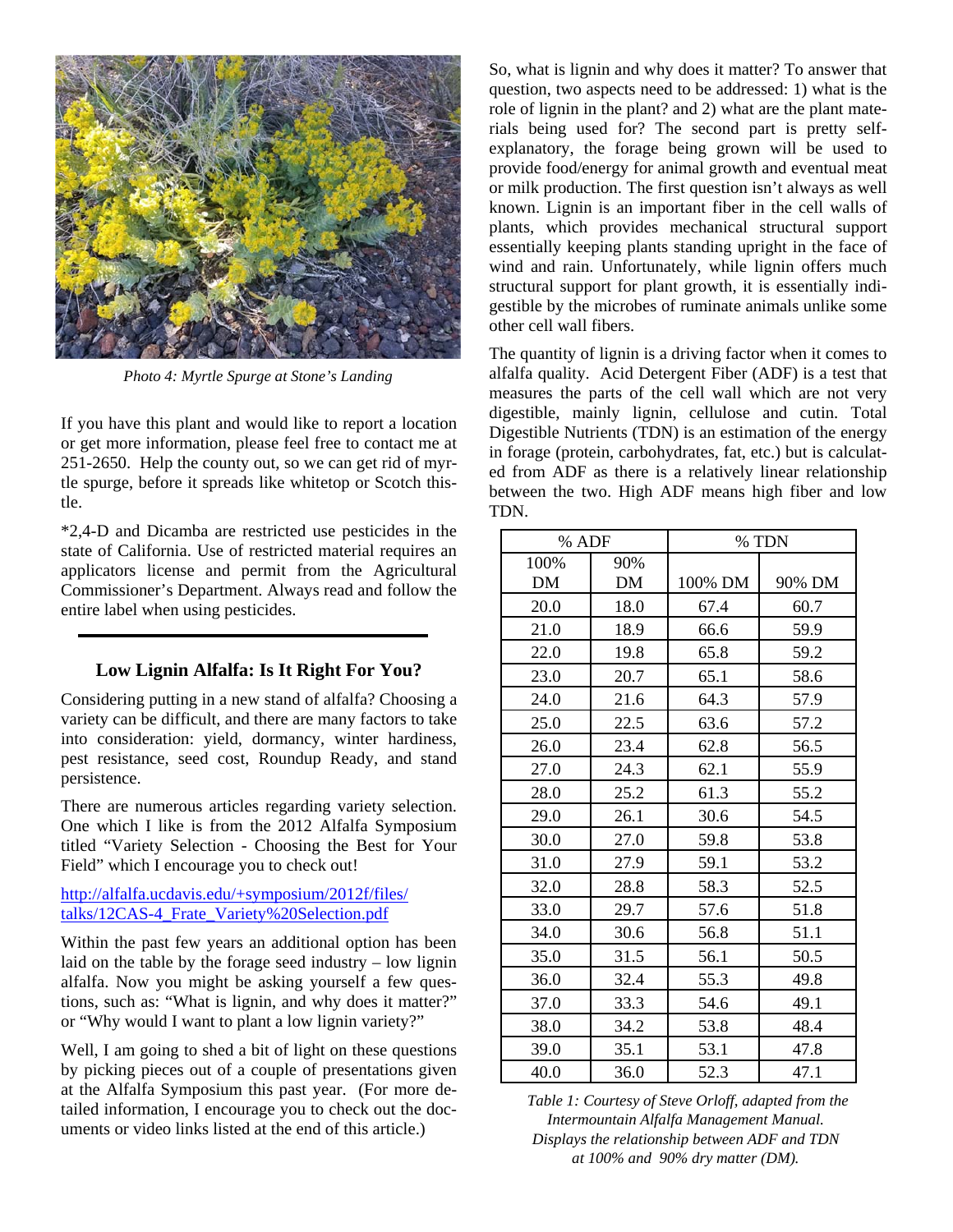Most of the lignin is located in the stems of alfalfa plants, with lower quantities of lignin in the leaves. Likewise, the most digestible and nutritious parts of the alfalfa plant are the leaves. As alfalfa grows in the spring, or after cutting, there is a decrease in forage quality as the plants grow taller. Because as alfalfa grows taller there is a larger increase in stem biomass, compared to leaf biomass. This is why cutting early increases forage quality, because there is a lower stem to leaf ratio and less fiber in the forage. High quality forage is demanded by the dairy market but can be tough on the hay producer. It is a balancing act of maintaining alfalfa quality while maximizing yield. If hay is harvested too early, quality will be high, but yields will be low. Likewise, if hay is harvested too late, yields may be high, but forage quality may be too low to make the grade. The price between hay grades can be dramatic in certain years, so cutting schedule matters depending on your market.

Why would I want to plant a "low lignin" variety? There are multiple reasons you might want to plant a low lignin variety. Generally lower lignin can mean higher forage quality. This can be managed one of two ways to maximize productivity by the producer. If the same cutting schedule is kept by a producer, low lignin alfalfa harvested at the same time will have higher forage quality than the normal variety. Alternatively, the cutting schedule can be extended so the alfalfa has a longer time to grow between cuts. This strategy allows greater yield to be achieved while maintaining forage quality of the hay for the dairy markets. By delaying harvest, the number of cuttings can be reduced, lessening impact of traffic across the field.

The chart below (courtesy of Dan Undersander and the University of Wisconsin Extension) shows the relationship between alfalfa quality, yield and time of regrowth. The yellow line shows how forage quality decreases with time, and the green line shows how yield increases over time. The red line indicates the theoretical forage quality for the new low lignin alfalfa varieties. Looking at the figure can demonstrate how higher quality can be achieved by harvesting low lignin alfalfa on the same cutting schedule, or how delayed harvest can increase yields while maintaining quality.

Currently there are two types of low lignin alfalfa being marketed. One was conventionally bred by Alforex Seeds and is marketed as Hi-Gest. The other is a genetically modified crop from Forage Genetics marketed as HarvExtra. Currently, testing is still needed to evaluate the performance of both of these traits across the country, however, some initial testing has been done.

Research was conducted by six universities, headed by Mark Sulc at Ohio State University, to investigate the quality differences between low lignin alfalfa and conventional lines. Two studies were implemented, one to look at the change in forage values over time, and the second to look at cutting schedule on yield effect. All six study locations had HarvExtra where only two sites tested had Hi-Gest. Looking across all sites, the numbers supported that HarvExtra had higher quality than the conventional lines tested. On average it had the same nutritive quality as the standard alfalfa 10 days later. In other words, HarvExtra had the same forage quality 37 days after regrowth as the conventional line had 27 days after regrowth (metrics analyzed were ADL, NDFD, NDF, FFQ and CP). Little forage quality difference was observed between HiGest and the normal alfalfa. Trials were continued in 2017, and second year results will be presented this year in Reno at the Alfalfa Symposium.